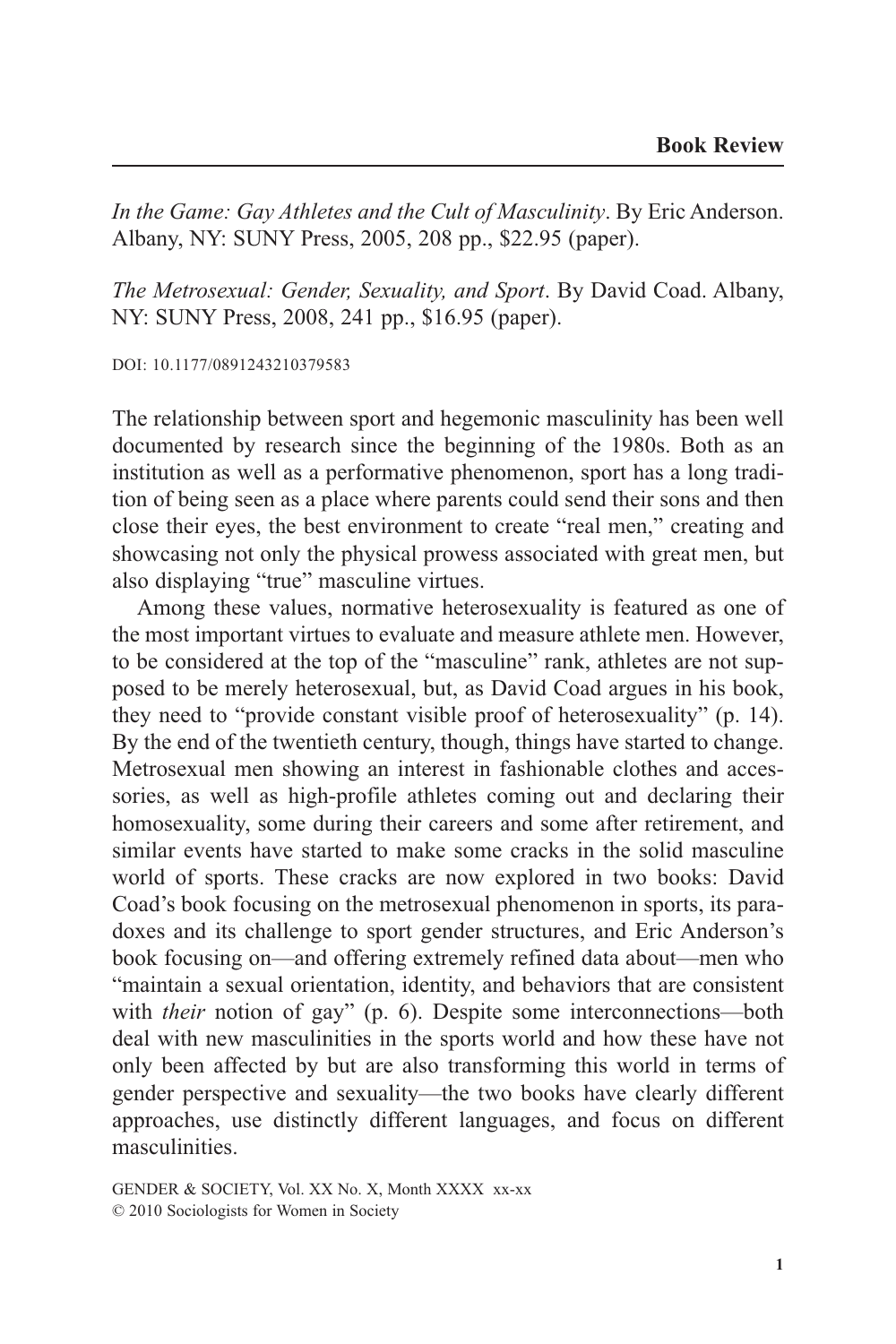## **2 GENDER & SOCIETY / Month XXXX**

Coad's book explores the metrosexual phenomenon and its association with the world of professional sport, both of which are subject to high levels of media coverage and scrutiny. The author exhaustively analyzes the links between these phenomena and concepts of gender and sexuality. Coad begins by offering a detailed conceptualization of the term "metrosexual," and does it in a clear and effective way. In the second chapter, he searches for the roots of the term and finds it in a 1994 article in the *Independent* by British cultural critic Mark Simpson. This article, titled "Here come the Mirror Men," "foregrounds male vanity and male narcissism as two fundamental characteristics of metrosexuality" (p. 19). Coad explores these two vectors of the metrosexual throughout his book and notes that both vanity and narcissism require looks of admiration from others. The hegemonic male whose priority is to see, desire, and chase his "prey" no longer exists: The metrosexual is the male on stage, a body to be seen, admired, and desired. The metrosexual male needs the other's gaze and he arouses the other's desires; thus, Coad argues, metrosexuality is often confused with homosexuality as both collude on the same premise—the male being desired rather than desiring and chasing women. However, Coad's point is to distinguish clearly between the two things: While homosexuality is a sexual orientation that allows plural masculine performances, metrosexuality is a *lifestyle* of men who are attracted by fashion and appearance. Following this conceptualization, Coad states that metrosexuality in the sports world is a considerable paradox, effectively assembled evidence of how in the homosocial world of sports where boys and men are encouraged to stay together in same-sex groups for long periods of time and where heteronormativity is continually reinforced by a range of activities—the metrosexual-athlete has developed and now provided "the most important models of metrosexuality in the twenty-first century" (p. 17).

In the following chapters, the author outlines the central role that male fashion stylists, notably the Italian Giorgio Armani, have had in promoting a strong association and a reciprocal relationship between male sports stars (e.g., Andre Agassi, Pete Sampras, David Beckham, Kaka, and others) and the haute couture world. Coad shows how Armani's marketing strategy using "fashion-conscious and high-profile athletes" has been "a powerful instrument in providing a positive portrayal of metrosexuality" (p. 69). Coad provides a sequence of sixteen photos, beginning in 1977, that shows players from different parts of the world and from different kinds of sports wearing underwear, providing evidence that metrosexuality has passed the mere connection between sports stars and fashion and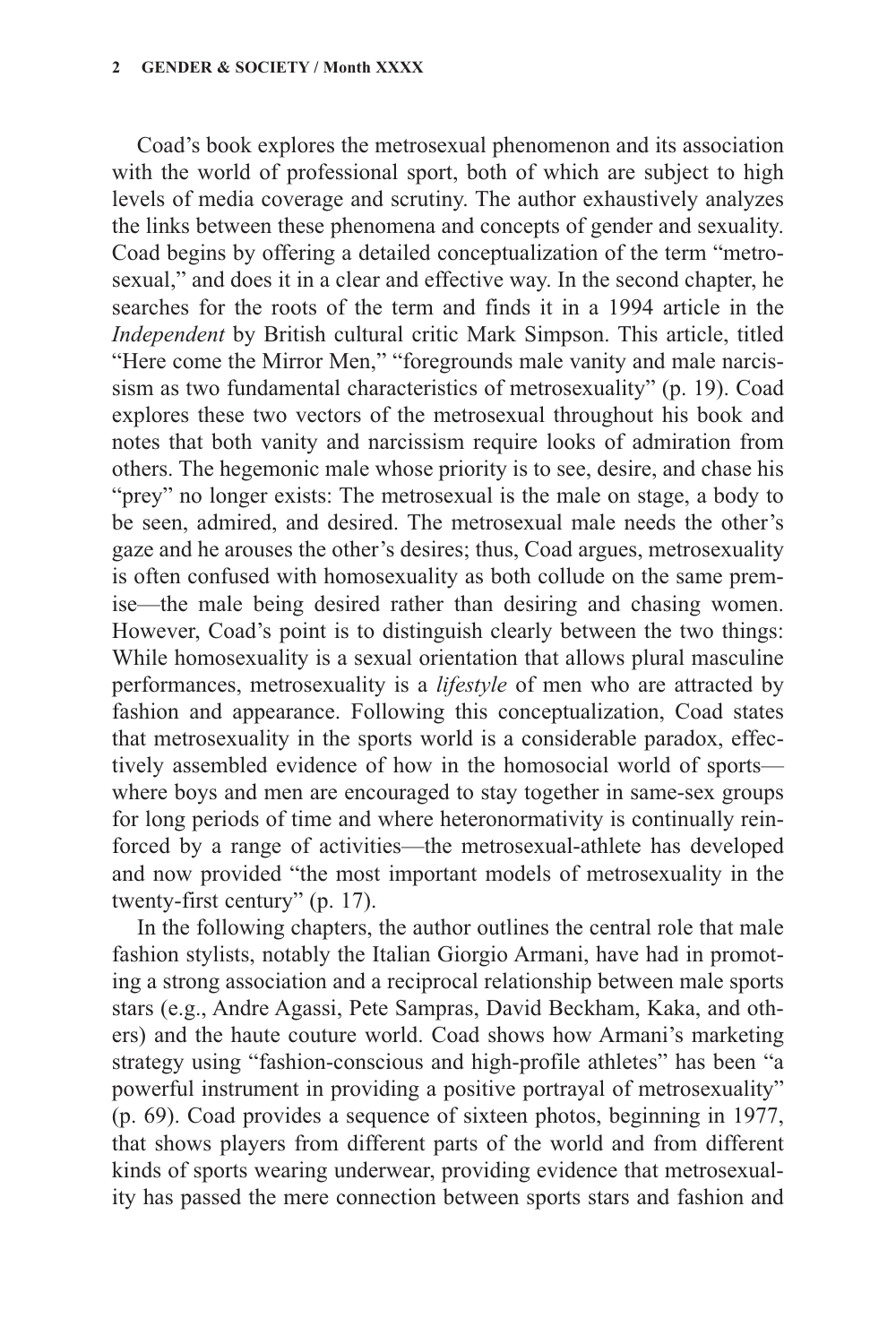has entered into the everyday life of men. Coad's book is not only worthwhile reading for all who are interested in the changing world of masculinities in sports, but also a useful resource for researchers, as the book is written in a highly rigorous academic style, with a large number of sources and, as stated earlier, well-documented information.

While Coad's book is written from an outsider's perspective, Anderson presents himself as an "insider": He is gay and has worked for many years as a sports coach. Anderson's work is based on years of research and data collection, interviewing dozens of gay athletes. At the beginning of the book, Anderson lists the many reasons he came out after many years of silence, stating that 1993 "was also the year that I came out of the closet as an openly gay distance running coach at a rather conservative high school in Southern California" (p. 2). One of the strengths of this book flows from this statement, from Anderson's deeply personal knowledge of the consequences, the suffering, of being a closeted sportsman, of the discrimination endured as an openly gay man in the homophobic sports environment, and the way he navigates in an engaging and lucid manner between the data (the interviews, the athletes' words and worlds) and the theories that both support and emerge from the data.

Anderson's sociological background and his gender perspective inform his critical analysis and thinking. In each chapter, he shows the life story of one or more of his informants (gay athletes, some of whom are still in the closet and some who have come out in the previous years) and focuses on the paradoxes involved with being gay and working in one of the most homophobic environments that have ever existed: the world of high-performance sports. Anderson relates a number of enchanting stories that highlight a passion for sport and the overcoming of many obstacles to stick with the sport while living as a homosexual, whether openly or, in most cases, making determined efforts to hide this from teammates and from the gaze of the media and society. However, Anderson advises that "life is not a bed of roses": There are also sad stories of violence, prejudice, and persecution. In the "warming up" (chapter 1) the author establishes the links between sport and homophobia, presenting research that demonstrates that, among others reasons, homophobia in sports could be a means to "nullify the homoeroticism of the sporting arena" (p. 14).

From the beginning, Anderson makes clear that he uses qualitative methods to gather and analyze his data as well as grounded theory. In the following chapters, and always building from an extract of his data, the author analyzes and even untangles the relationships between sports and different sorts of masculinities, always asking why gay men like and even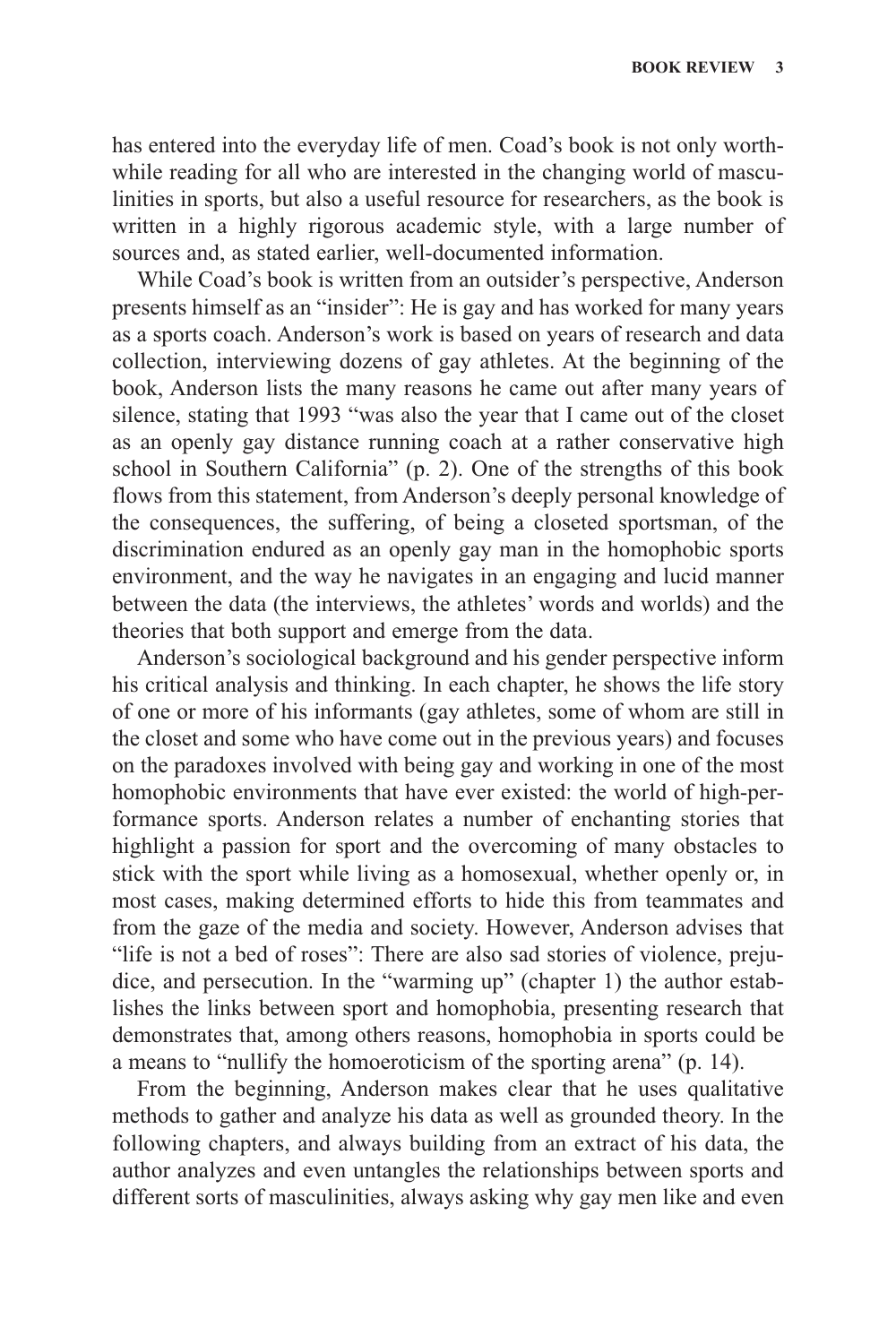love the institution that most oppresses and discriminates against them. There are no easy answers, and the author does not seek to suggest there are: After being "contaminated" by the sports virus, gay athletes find themselves in a difficult position, whether to come out or not. Some of his informants are professional players, some are high school or even college athletes, and many remain "prisoner of narrow masculine expressions" (p. 20) inside the sports world.

After reading all these bitter stories, highlighted by Anderson's intellectual insights, someone could ask: "Where to from here?" The final chapter in this book really makes the difference. Anderson does not think it is enough to listen to the athletes, analyze the data, and offer a strong critique of the hegemonic masculinity that controls sports. Indeed, he goes on to provide gay athletes with some positive ways to "do something about It" (p. 159). He writes this chapter in a "nonacademic fashion," aiming to be accessible to people outside the academic world. He discusses such factors as the "positive coming out experience" ("the better you are the easier coming out is," he writes, p. 162), how to come out to your team, as well as providing scenarios, including possible dialogues a gay athlete might have after coming out. This is a sort of conclusion that is rare to see in academic books. It is valuable for both academics and nonacademics who are concerned about the issue of heterosexism and gay men in sports.

In summary, both books explore how the once orthodox masculine sports world has changed and step by step is becoming more permeable to different sorts of masculine expressions. It would be impossible to write these books if the sports world were monolithic. As the cracks appear and widen, Coad and Anderson offer well-written books and up-to-date research. These books are valuable resources for all those concerned about gender and sexuality issues in sports.

> *JORGE KNIJNIK University of Western Sydney*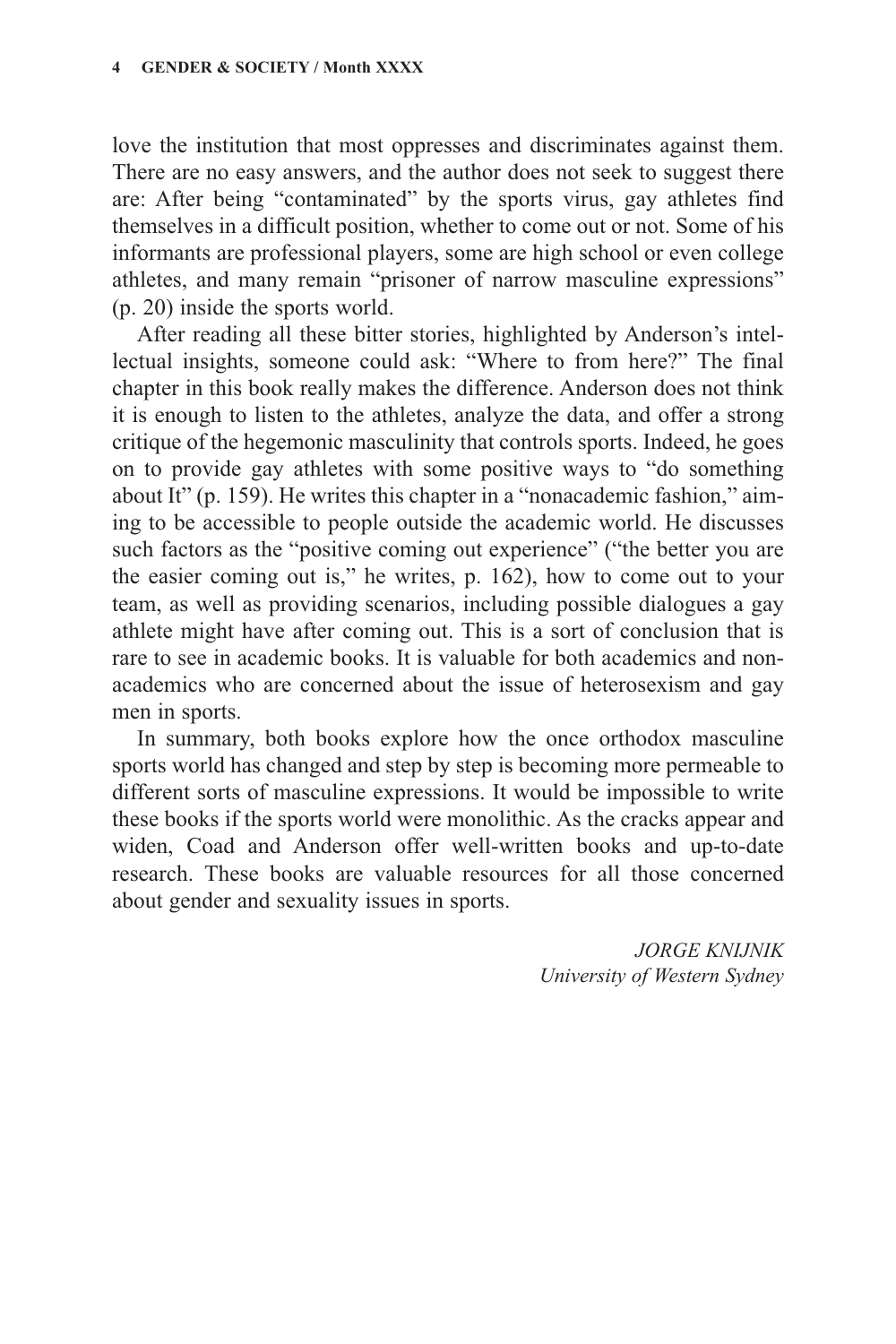## Men and Masculinities

http://jmm.sagepub.com

## **the Cult of Masculinity. Albany, NY: SUNY Press. 208 pp., \$19.95 Book Reviews: Anderson, Eric. (2005). In the Game: Gay Athletes and**

Don Sabo

DOI: 10.1177/1097184X06293995 Men and Masculinities 2007; 10; 260 originally published online May 18, 2007;

> http://jmm.sagepub.com The online version of this article can be found at:

> > Published by: SSAGE Publications http://www.sagepublications.com

**Additional services and information for Men and Masculinities can be found at:**

**Email Alerts:** <http://jmm.sagepub.com/cgi/alerts>

**Subscriptions:** <http://jmm.sagepub.com/subscriptions>

**Reprints:** <http://www.sagepub.com/journalsReprints.nav>

**Permissions:** <http://www.sagepub.com/journalsPermissions.nav>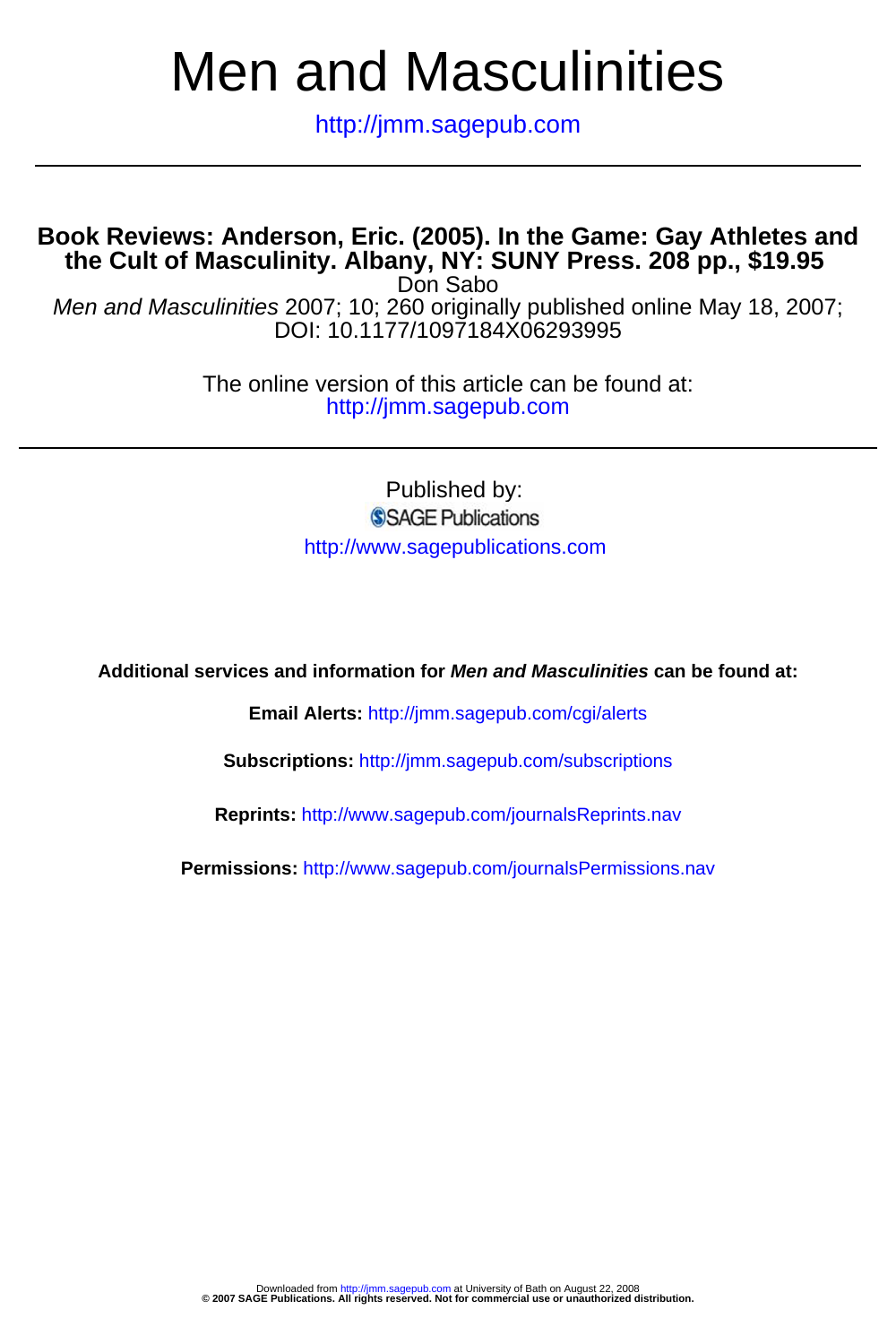The book would have benefited from more of an overall conclusion of how these strands interacted and a theoretical model of those interactions resulting from this research and analysis. However, Newton provides a vary valuable study that teases out the similarities and differences of various networks of men who gather together in various ways, often using aspects of male romance, to enhance their emotional lives and their relationships, which also benefits women, children, other men, and families of whatever configuration.

> Edward Read Barton *Michigan State University, East Lansing*

Anderson, Eric. (2005). *In the Game: Gay Athletes and the Cult of Masculinity*. Albany, NY: SUNY Press. 208 pp., \$19.95. DOI: 10.1177/1097184X06293995

Eric Anderson's engaging and lucidly written book, *In the Game: Gay Athletes and the Cult of Masculinity*, ushers its readers into another realm of changing gender relations in sport—the mainly hidden world of gay athletes and the not-sohidden realities of homophobia and traditional masculinities in sport subcultures. Biographically, this book can be viewed as somewhat of a sequel to Anderson's *Trailblazing: America's First Openly Gay High School Coach* (2003), which detailed the saga of his coming out of the closet as an openly gay athlete and coach in 1993. Here Anderson's account of the "awful experiences" wrought by his public confrontation with homophobia, discrimination and violence was more visceral than intellectual, more descriptive than theoretical. The context in *Trailblazing* was more personal than sociological and historical. Since the mid-1990s, however, Anderson has studied up on the intersections between homophobia and the social constructions of masculinity in sport. *In the Game* provides a well-crafted theoretical analysis of sport, masculinity, and hegemonic oppression in sport.

The book is built on in-depth interviews with sixty gay male athletes from North American high schools, colleges, and professional sports teams. Forty interview participants were out of the closet, while the remaining twenty were closeted. The men were involved with a wide range of sports and there was a modicum of racial/ethnic diversity in the sample. Anderson puts the grounded theory approach to good use, and readers will find a solid array of empirical inferences and theoretical explanations. To his methodological credit, he seldom strays far from the data and uses ample description and excerpts from the narratives to illustrate a concept or shore up a theoretical claim.

Research during the last several decades of the twentieth century showed that homosexuality is part of traditionally male-dominated institutional hierarchies such as the military, sport, or the Catholic Church. Before the 1990s, normative institutional practices, prevailing cultural assumptions, homophobia, and the threat of stigma and ostracism kept most gay and lesbian voices silenced. Today, "don't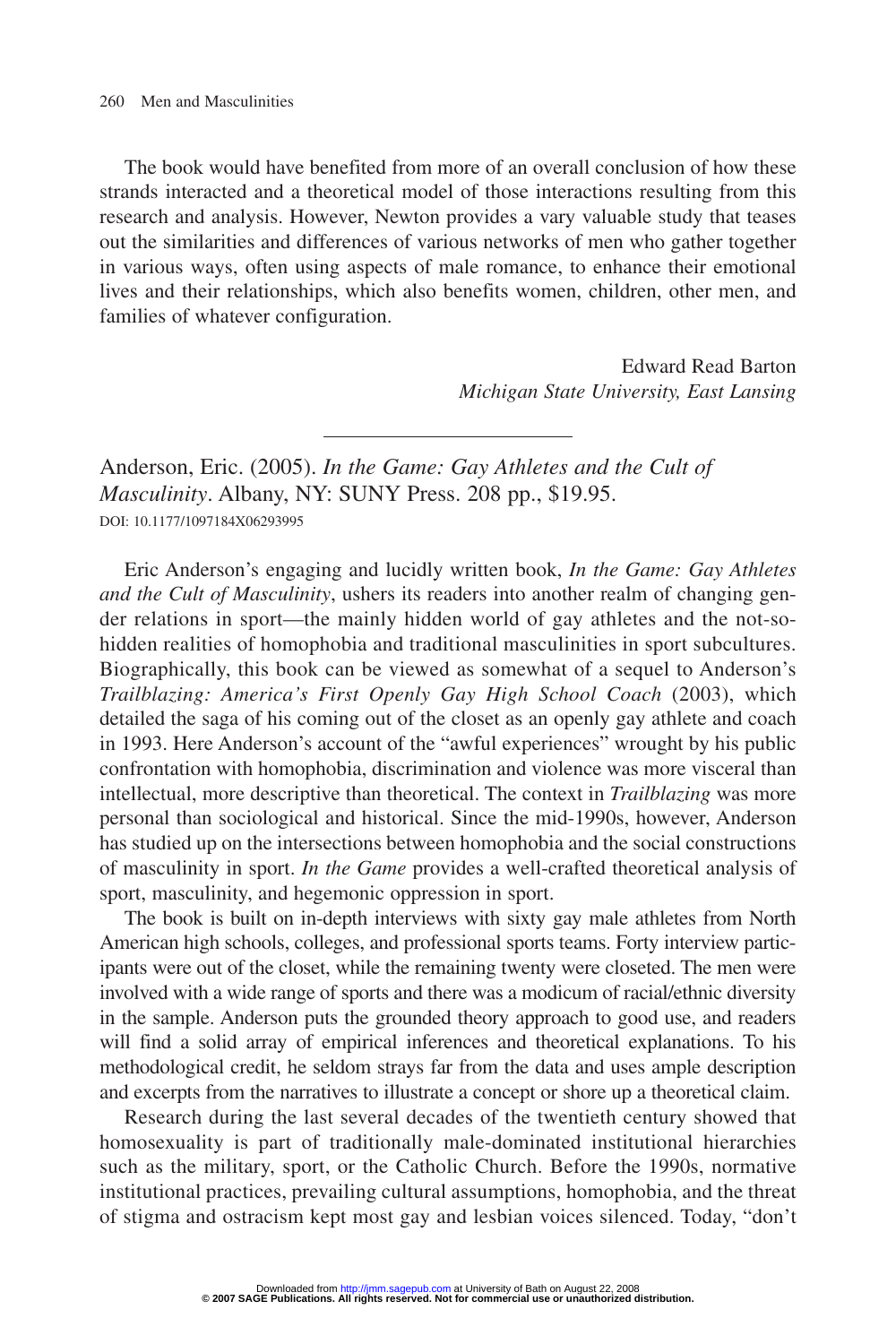ask, don't tell" policies are in place that, ironically, while tacitly recognizing the presence of gay men in their respective ranks, maintain the muzzled status quo. Under past and current political and cultural conditions, therefore, it should come as no surprise that the voices of gay male athletes have rarely been heard, let alone taken seriously as fodder for systematic social scientific research. *In the Game* provides the most extensive outpouring of gay male athletes' narratives and experiences to date, and if they listen, both gay and straight male readers—whether they are athletes or geeks, scholars or recreational readers—will learn a good deal about themselves and the ways that manhood gets defined within sport and the larger gender order.

Anderson's writing is as direct and engaging as academic prose can get, making this book a gateway to insight for seasoned scholars as well as college students. He succinctly summarizes hegemony theory and deploys a powerful array of concepts to explain intricate interfaces among gender identity, homophobia, and sexual politics in sport. The book is unhampered by the abstruse, esoteric discourse of so many sport sociologists who have difficulty communicating with one another, let alone other academics, students, and people outside universities. Anderson dishes out insights and scholarly interpretations without getting lost in academic shop talk. The controversial content and fast-paced writing will make this book an attention grabber and discussion starter among undergraduates.

Anderson brings to life how taken-for-granted constructions of heterosexual masculinity and homophobia within the locker-room culture surround both gay and straight athletes. His interview participants are classic "outsiders within;" that is, gay outsiders within an overtly hypermasculine, heterosexual cultural domain. They talk clearly and openly about their experiences in high school, intercollegiate, and professional sports. The chapter on gay men's experiences in professional sport is particularly compelling, both because of the centrality of professional sports in the dominant culture and the rarity of any kind of insider discussions about the existence of homosexuality at this level of sport. Readers will find stories about prejudice and acceptance, varying degrees of stigma and homophobic censure, and coming-out experiences that were often liberating and positive.

An uncanny awareness resonates in, or perhaps behind, the voices of Anderson's interview participants. It is obvious that these gay men's narratives are located in their personal experiences with homophobia, the pressures to conform to "orthodox masculinity," to posture as a heterosexual, and to aspire to success in sport. And yet, straight readers will also find personal relevance in many of the gay male interviewees' insights and stories. Straight male athletes, especially in combative team sports, often experience pressures to lash out or ridicule gay or effeminate males, whether they really feel angry and condescending or not. Straight male athletes will also recognize the locker-room pressures to prove their heterosexuality and virility by behaving badly and exploitatively toward women. Straight male athletes also know they have to put up the tough, macho front for coaches and fans to establish their credibility and status within the male pecking order. And they are at least vaguely aware that